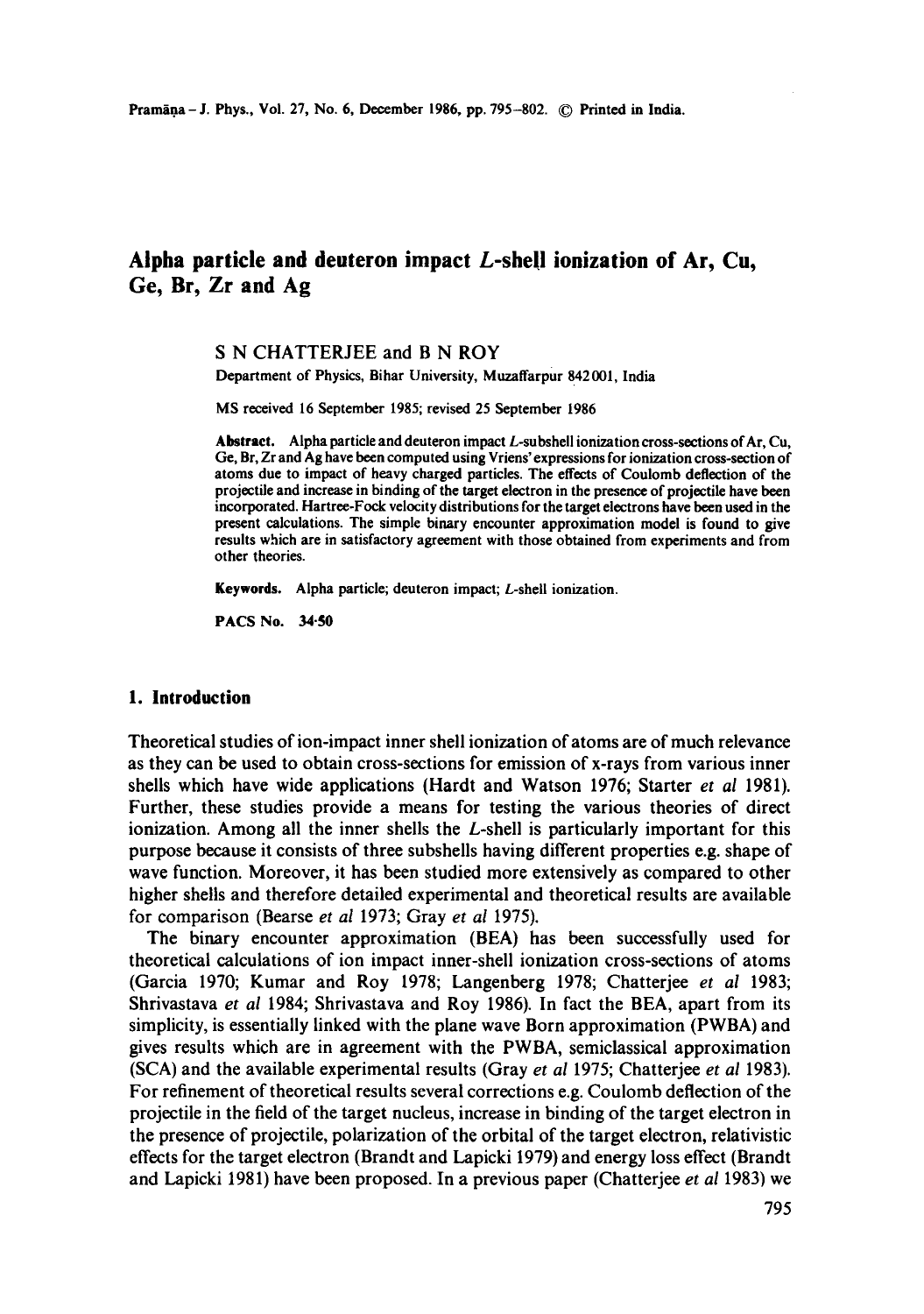have reported our BEA results for proton impact L-shell ionization cross-sections for some atoms incorporating the corrections for the first two effects mentioned above and obtained good agreement with experiments and other theoretical calculations. In the present work we have studied the  $L$ -shell ionization of Ar, Cu, Ge, Br, Zr and Ag due to impact of deuterons and alpha particles in the energy range 50-2000 keV incorporating the corrections for the first two effects mentioned earlier following the BEA method of Garcia (1970) and the perturbed stationary state (PSS) method suggested by Brandt and Lapicki (1979), respectively. Other effects are not expected to be important in the energy range considered and for the targets studied in this work. In order to test the utility of the procedure adopted for incorporating binding energy correction we have calculated the ratio of alpha to deuteron-induced ionization cross-sections because this ratio is insensitive to other factors (Jesus *et al* 1983). The present work will also enable us to investigate the effect of electronic wave function on the inner shell ionization cross-sections.

#### **2. Method of calculation**

Vriens' expressions (1967) for ionization cross-sections of atoms due to impact of heavy charged particles incorporating the modifications for the effects of Coulomb repulsion of the projectile and increase in binding of the target electron can be written as

$$
Q = \begin{cases} \frac{(s+s')^{2}}{s^{2}s'^{2}U_{c}^{2}} Z_{1}^{2} \left(1 + \frac{2t^{2}}{3} - \frac{1}{4(s'^{2} - t^{2})}\right) (\pi a_{0}^{2}), & 1 \leq 4s'(s' - t) \\ \frac{(s+s')^{2}}{2s^{2}s'^{2}U_{c}^{2}t} Z_{1}^{2} \left[\frac{1}{4(s'+t)} + t + \frac{2}{3} \left\{2s'^{3} + t^{3} - (1+t^{2})^{3/2}\right\}\right] (\pi a_{0}^{2}), \\ 0 & 4s'(s'-t) \leq 1 \leq 4s'(s'+t) \\ 1 \geq 4s'(s'+t), \end{cases}
$$
(1)

where  $t^2 = v_{2l}^2/U_c$ ,  $s^2 = v_1^2/U_c$ ,

$$
s'^2 = s^2 - (1.058Z_1Z_{2l})/(1836Ma_{2l}U_c)
$$
, Z<sub>1</sub> and M

are the charge and mass of the projectile,  $a_{2L}$  is the radius of the shell considered,  $Z_{2l} = Z_2 - s_{2l}$  with  $Z_2$  equal to the nuclear charge of the target and  $s_{2l}$  the screening constant of the shell. In equation (1)  $U_c = \varepsilon U_{2L}$  is the binding energy of the target electron corrected for the presence of the projectile inside the shell, where  $U_{2L}$  is the unperturbed binding energy of the target electron and  $\varepsilon = 1 + (2/Z_{2L}\theta_{2L})g$  with

$$
\theta_{2L} = 4U_{2L}/(Z_{2L}^2 \times 13.6),
$$
  
 
$$
g = (1 + 9X + 31X^2 + 49X^3 + 162X^4 + 63X^5 + 18X^6 + 1.97X^7)/(1 + X)^9
$$
  
for  $L_1$  subshell

and

$$
g = (1 + 10X + 45X^{2} + 102X^{3} + 331X^{4} + 6.7X^{5} + 58X^{6} + 7.8X^{7}
$$
  
+ 0.888X<sup>8</sup>)/(1 + X)<sup>10</sup> for L<sub>II</sub> and L<sub>III</sub> subshells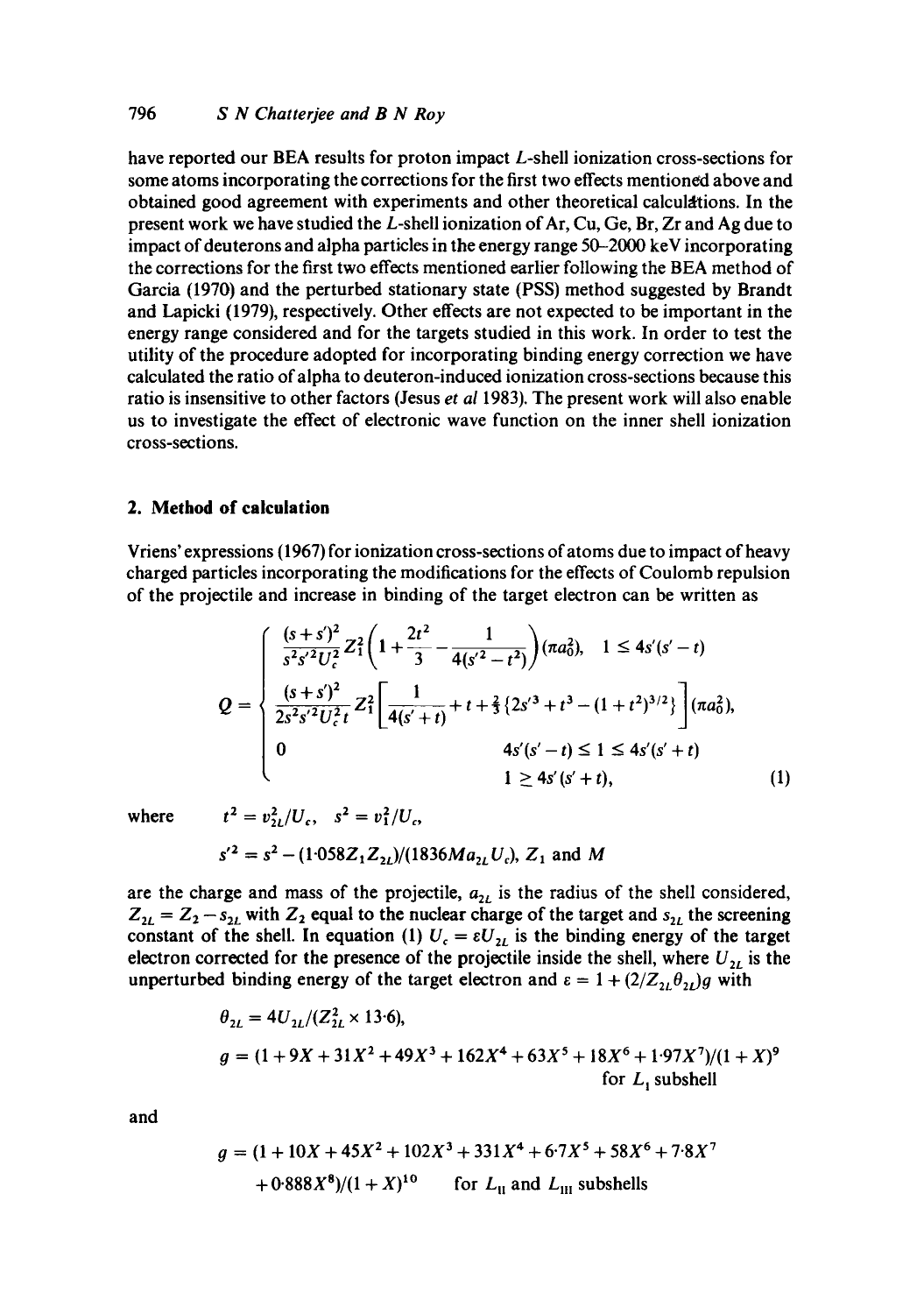#### *L.shell ionization* 797

and  $X = v_1/\frac{1}{2}\theta_{2L}v_{2L}$  (Brandt and Lapicki 1979; Chatterjee *et al* 1983). In the above expressions all quantities have been expressed in atomic units with energy in rydbergs (Kumar and Roy 1978). Cross-sections have been obtained by integrating the above expressions over the Hartree-Fock momentum distribution for the target electron constructed using the Hartree=Fock radial functions given by Clementi and Roetti (1974). The binding energies of the target electrons and the quantum mechanical values of screening constants have been taken from Lotz (1968) and Fisher (1972) respectively. For subshell radii of atoms the quantum-mechanieal values of points of maximum radial probability density reported by Desclaux (1973) have been used.

## **3. Results and discussion**

In order to compare our results with experimental x-ray production cross-sections we have converted (except in case of Ar) our subshell ionization cross-section  $(\sigma_L)$  into subshell x-ray production cross-section  $(\sigma_{LX})$  using the relation  $\sigma_{LX} = \omega_L \sigma_L$ , where  $\omega_L$ is the subshell fluorescence yield. In the present work theoretical values of fluorescence yield reported by Bambynek *et al* (1972) have been used.

In case of Ar (see figure 1)  $L_1$ -subshell ionization cross-sections have been computed



Figure 1. Ionization cross-sections for Ar. (i) Alpha particle impact cross-sections: Curves A and B: Present values of  $\sigma_{L_1}$  and  $\sigma_L$  respectively; Curve D:  $\sigma_L$  by Brandt and Lapicki (1979).  $\Delta$  and  $\Box$ :  $\sigma_L$  and  $\sigma_{L_r}$  respectively by Choi (1978). (ii) Deuteron impact cross-sections: Curves a and b: Quantities corresponding to curves A and B  $- - \sigma_{L_1}$  by Choi (1978)  $- - \sigma_L$  by Choi (1978).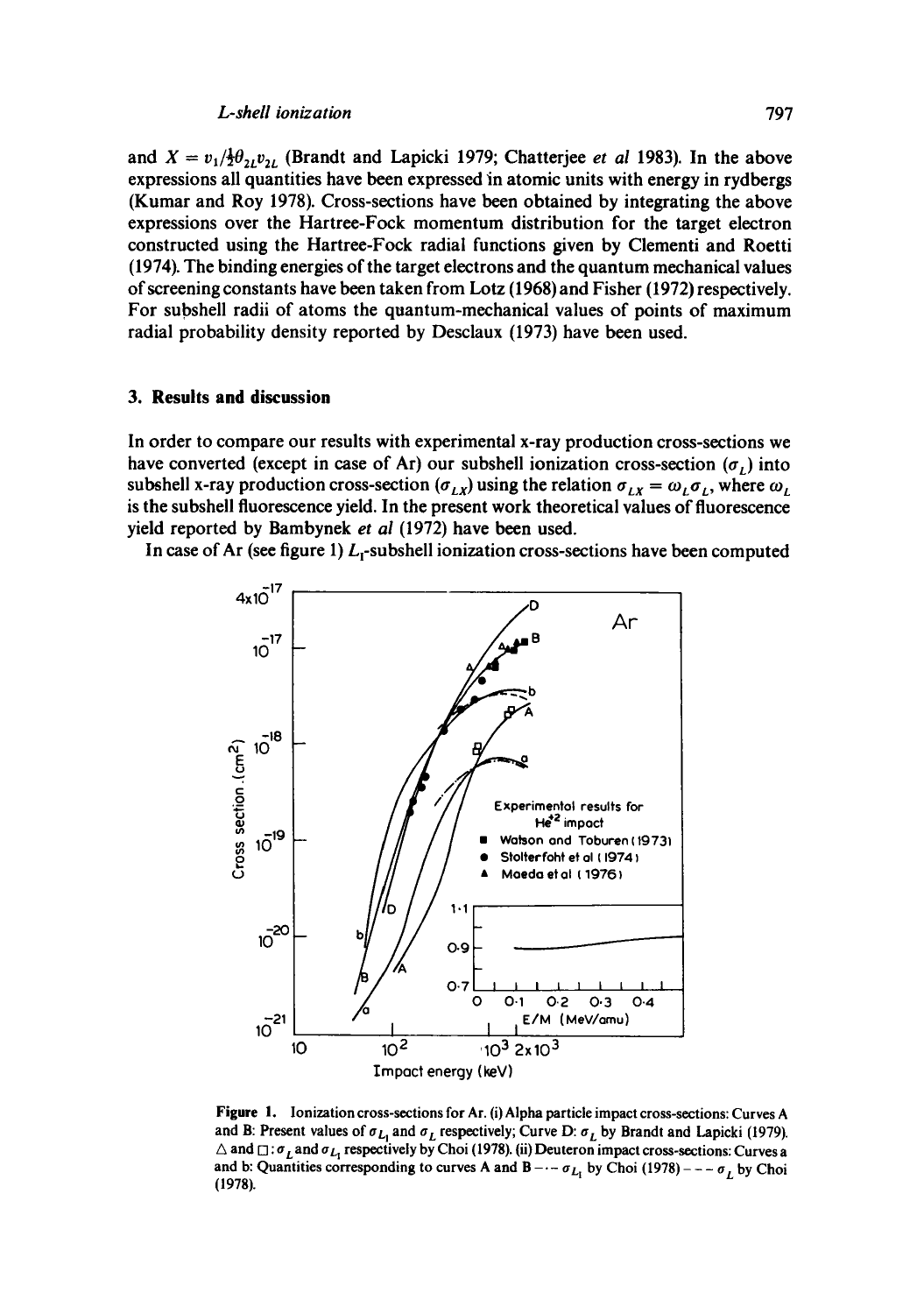separately while those of  $L_{II}$  and  $L_{III}$  subshells jointly using the mean of the ionization energies and radii of  $L_{\rm H}$  and  $L_{\rm H}$  subshells and treating all the six electrons in the 2p shell equivalent. This approach seems to be justified as the difference in the binding energies of  $L_{\text{II}}$  and  $L_{\text{III}}$  subshells is only 2.1 eV (Lotz 1968). The present results for  $\alpha$ -particle impact are in better agreement with the more recent experimental cross-sections. Our results are slightly larger than those of Stolterfoht *et al* (1974) which might be due to the fact that the latter results are in the low energy region where the BEA is not suitable. The present calculations also show close agreement with the CPSSR (Coulomb) perturbed stationary state including relativistic effects) results of Brandt and Lapicki (1979) in case of  $\alpha$ -particle impact and Hartree-Slater calculations of Choi (1978) in case of deuteron and  $\alpha$ -particle impact both. Our calculated values of the ratio  $\sigma_{\alpha}/4\sigma_{d}$  rise rapidly with *E/M* (MeV/amu) at first but the variation becomes much slower for higher values of  $E/M$ . The  $L_1$ -subshell ionization cross-section curves (a and A) show inflection which is a general feature for this subsbell (Gray *et al* 1975; Langenberg 1978; Chen *et al*  1982). The inflection shifts towards higher impact energy in case of alpha particle impact.

Cross-sections for Cu, Ge, Br, Zr and Ag have been presented in figures 2-6. The calculated cross-sections for Zr and Ag are in close agreement with the recent



**Figure** 2. Cross-sections of Cu. Curves A and a: Same as in figure 1; Curves B and C: Present values of  $\sigma_{L_1} + \sigma_{L_H}$  and  $\sigma_L$  respectively; Curve D:  $10^2 \times \sigma_{LX}$  (present values); Curves b, c and d: Quantities (deuteron impact) corresponding to curves B, C, D.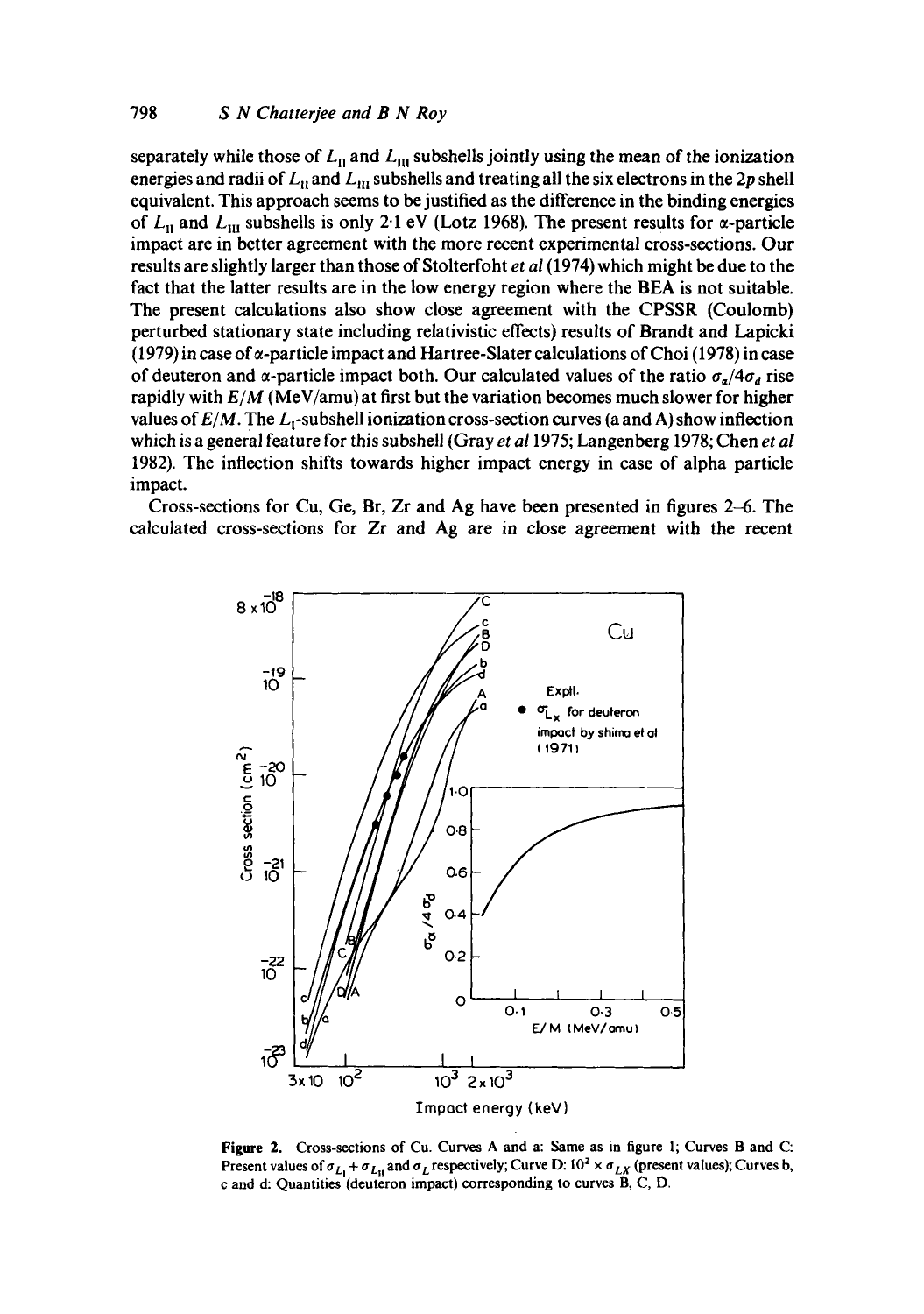

**Figure 3.** Cross-sections for Ge. Same as in figure 2 except Curves D and d:  $10 \times \sigma_{LX}$  for  $He<sup>2+</sup>$  and deuteron impact respectively (present results).

experimental measurements reported by Jesus *et al* (1983) both for alpha particle and deuteron projectiles. Our deuteron impact cross-sections in case of Cu and Ag are in good agreement with the experimental observations of Shima *et al* (1971). The present values of the ratio  $\sigma_x/4\sigma_d$ , in case of Br, Zr and Ag are close to the experimental ratios of Jesus *et al* (1983) as regards the magnitude and nature of variation with *E/M.* In case of Ge the experimental values of  $\sigma_{\alpha}/4\sigma_{d}$  show a clight structure which has not been observed in our calculations.

#### **4. Conclusion**

From a close inspection of figures 1–6 we conclude that the present method gives a good account of L-shell ionization of atoms due to impact of alpha particles and deuterons in the energy range investigated. It is observed that the  $L_{\rm H}$  and  $L_{\rm HI}$  subshell ionization cross-sections show a smooth variation with incident energy but the  $L_1$  subshell ionization cross-section curve shows an inflection which becomes more and more pronounced and shifts towards higher impact energy with increase in atomic number of the target and the charge and mass of the projectile. Further,  $L_1$  subshell ionization cross-sections are found to be higher than those for  $L_{II}$  subshell in the low energy range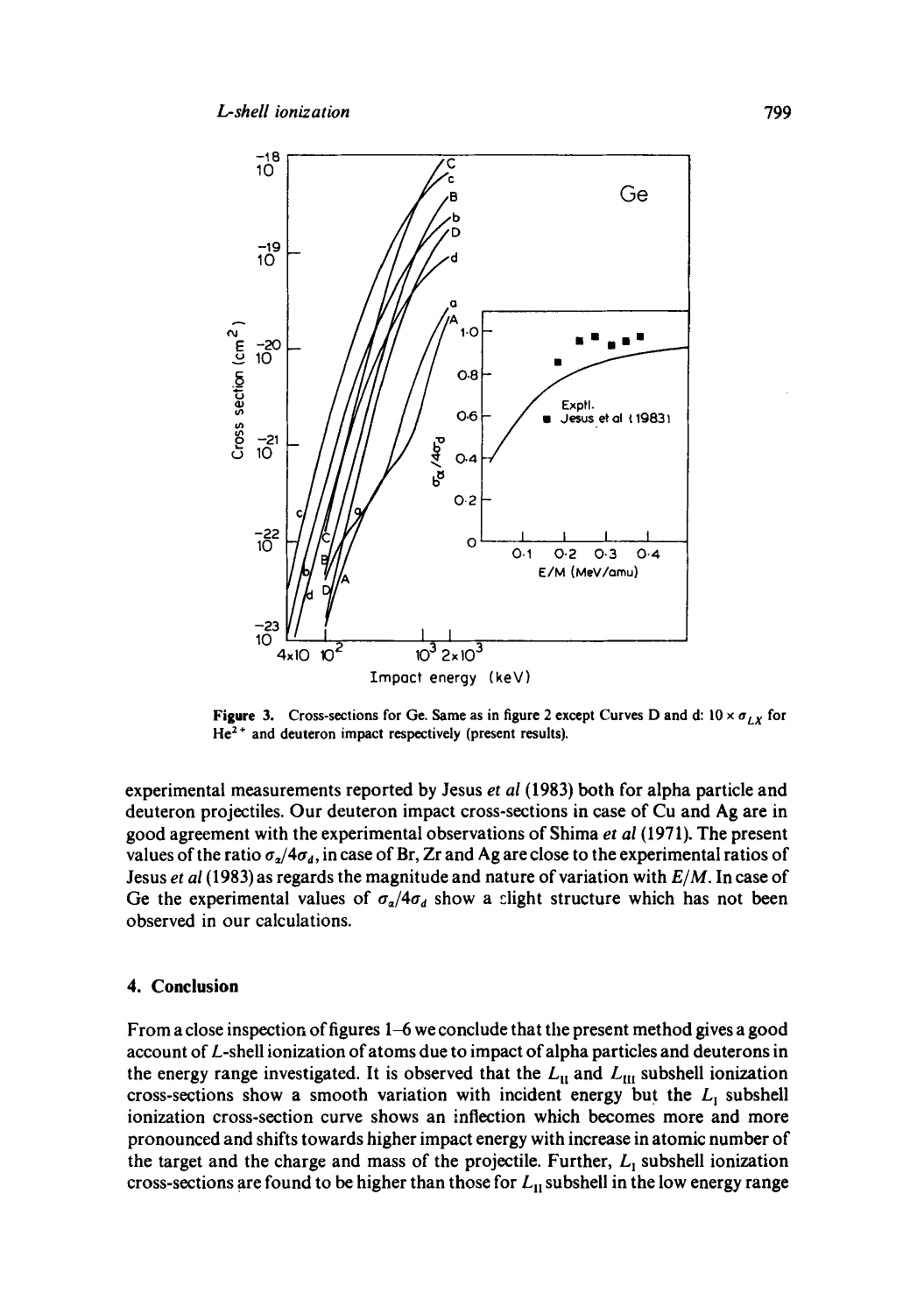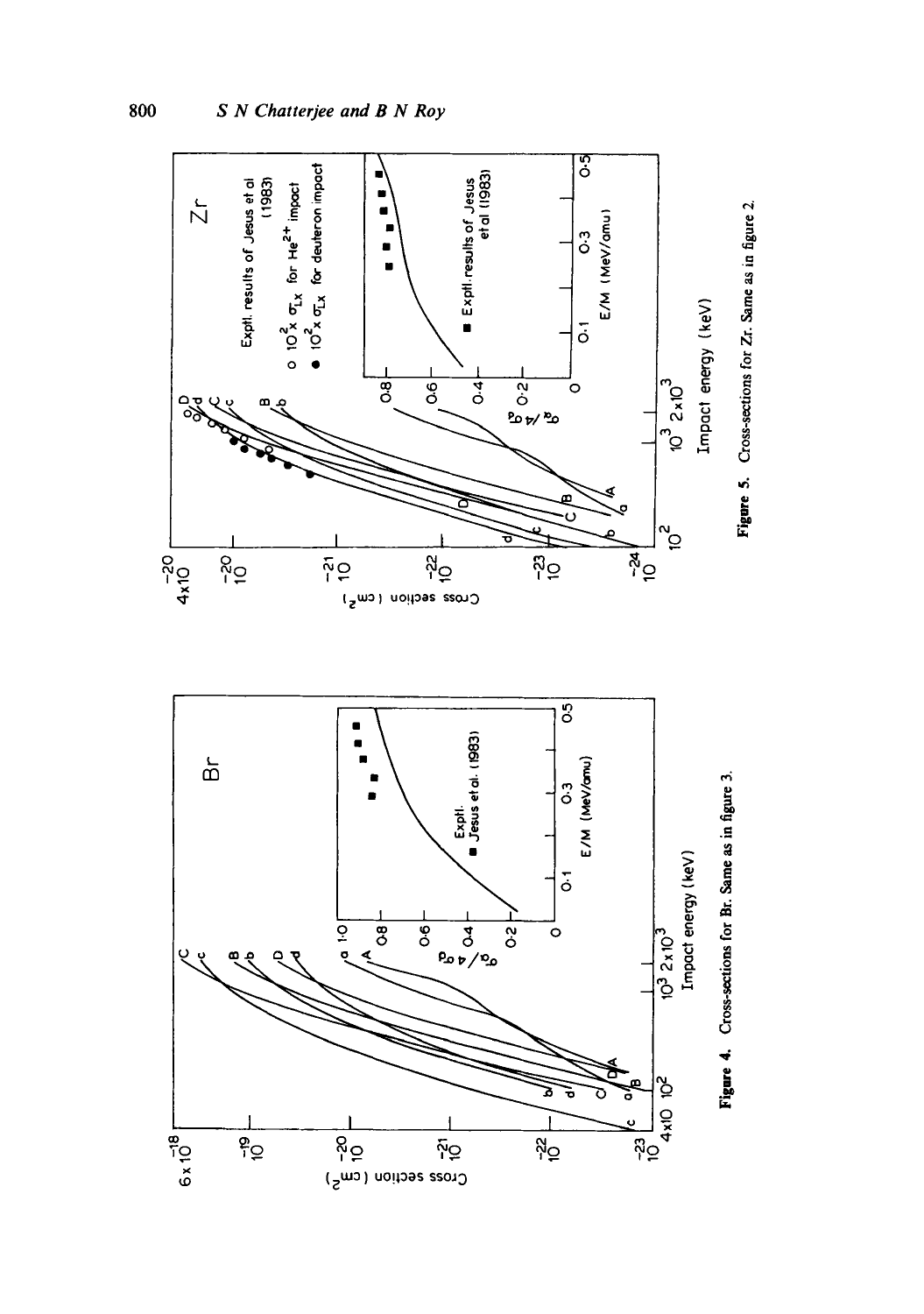

**Figure** 6. Cross-sections for Ag. Same as in figure 3.

although the binding energy of the former is higher than that for the latter. These features have been attributed to the extra node in the 2s radial wave function as compared to 2p-wave function (Gray *et al* 1975; Langenberg 1978; Chen *et al* 1982; Jitschin *et al* 1982). The close agreement between the calculated and experimental values of the ratio  $\sigma_{\alpha}/4\sigma_{d}$  suggests that the binding energy correction factor suggested by Brandt and Lapicki (1979) works well with the BEA calculations also.

We would now like to briefly discuss the kinematic and Coulombic effects of the projectile on the ionization cross-sections. The unmodified expressions for the ionization cross-sections show that at a fixed projectile velocity the ionization crosssection is proportional to the square of the projectile charge but independent of projectile mass, so that  $\sigma_d/\sigma_p = 1$  whereas  $\sigma_a/\sigma_p = 4$  ( $\sigma_p =$  proton impact *L*-shell ionization cross-section). However, comparing our proton impact L-shell ionization cross-sections (including the modifications) reported earlier (Chatterjee *et a11983)* with the present results we find that  $\sigma_d/\sigma_p > 1$  and approaches 1.0 whereas  $\sigma_a/\sigma_p < 4$  and tends to 4 with increase in impact velocity. These findings are in accordance with theoretical considerations. The Coulomb deflection correction increases with increase in the ratio  $Z_1/M$  whereas the binding effect depends only on the projectile charge and increases with it. Consequently reduction in cross-section due to Coulomb deflection effect is greater in case of proton impact than in case of deuteron impact but the binding